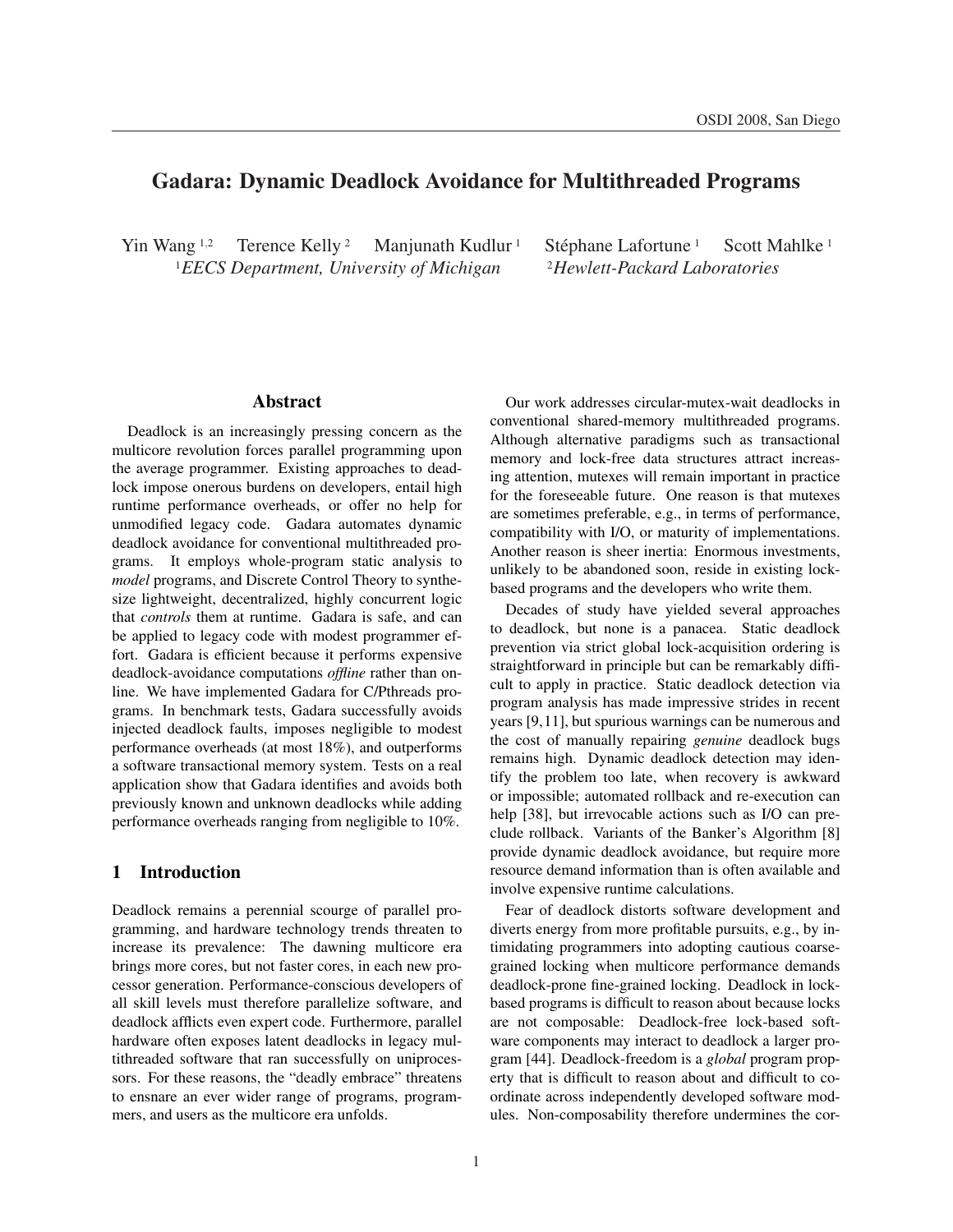OSDI 2008, San Diego

nerstones of programmer productivity, software modularity and divide-and-conquer problem decomposition. Finally, insidious corner-case deadlocks may lurk even within single modules developed by individual expert programmers [9]; such bugs can be difficult to detect, and repairing them is a costly, manual, time-consuming, and error-prone chore. In addition to preserving the value of legacy code, a good solution to the deadlock problem will improve new code by allowing requirements rather than fear to dictate locking strategy, and by allowing programmers to focus on modular common-case logic rather than fragile global properties and obscure corner cases.

This paper presents Gadara, our approach to automatically enabling multithreaded programs to dynamically avoid circular-mutex-wait deadlocks. It proceeds in four phases: 1) compiler techniques extract a formal *model* from program source code; 2) Discrete Control Theory methods automatically synthesize *control logic* that dynamically avoids deadlocks in the model; 3) *instrumentation* embeds the control logic in the program where it monitors and controls relevant aspects of program execution; 4) run-time control logic compels the program to behave like the *controlled* model, thereby dynamically avoiding deadlocks. (Gadara is the Biblical place where a miraculous cure liberated a possessed man by banishing en masse a legion of demons.)

Gadara intelligently postpones lock acquisition attempts when necessary to ensure that deadlock cannot occur in a worst-case future. Sometimes the net effect is to alter the scheduling of threads onto locks; in other cases, a thread requesting a lock must wait to acquire it *even though the lock is available*. Gadara may thereby impair performance by limiting concurrency; program instrumentation is another potential performance overhead. Gadara strives to meddle as little as possible while guaranteeing deadlock avoidance, and Discrete Control Theory provides a rigorous foundation that helps Gadara avoid unnecessary instrumentation and concurrency reduction. In practice, we find that the runtime performance overhead of Gadara is typically negligible and always modest—at most 18% in all of our experiments. The computational overhead of Gadara's offline phases (modeling, control logic synthesis, and instrumentation) is similarly tolerable—no worse than the time required to build a program from source. Programmers may selectively override Gadara by disabling the avoidance of some potential deadlocks but not others, e.g., to improve performance in cases where they deem deadlocks highly improbable.

Gadara offers numerous benefits. It dynamically avoids both deterministic/repeatable and also nondeterministic deadlocks. It guarantees that *all* circular-mutexwait deadlocks are eliminated from a program, and does not introduce new deadlocks or other liveness/progress



Figure 1: Gadara Architecture.

bugs. It is *safe* and cannot cause a correct program to behave incorrectly. It performs control-synthesis computations offline, greatly reducing the overhead of online control. While it does impose performance overheads, it does not introduce a compulsory global performance bottleneck (e.g., a mandatory "big global lock" or analogous serialization); its control logic is decentralized, fine-grained, and highly concurrent. It works with legacy programs and also with existing *programmers*, requiring no retraining or conceptual reorientation. It neither forbids nor discourages unrestricted I/O. Finally, it relieves programmers of the burden of global reasoning about composability and corner-case deadlock faults.

We have implemented Gadara for C/Pthreads programs. Our experiments show that Gadara enables deadlock-prone software to avoid deadlock at runtime. Gadara furthermore imposes only modest performance overheads, which compare favorably with those of a software transactional memory system. This paper describes the Gadara methodology and our prototype implementation and presents experiments on benchmark software and on a real application, the OpenLDAP directory server. Additional technical details on the Discrete Control Theory techniques underlying Gadara and experiments on randomly generated programs are available in [47].

The remainder of this paper is organized as follows: Section 2 provides an overview of our approach and Section 3 introduces elements of Discrete Control Theory central to Gadara. Section 4 describes how we extract suitable models from program source code, Section 5 explains how Gadara synthesizes control logic from such models, and Section 6 describes Gadara's program instrumentation and run-time control. Section 7 presents our experimental results. Section 8 surveys related work, and Section 9 concludes.

#### 2 Overview of Approach

Figure 1 shows the architecture of Gadara. The offline calculations depicted on the left involve three steps. First, Gadara automatically constructs a formal model from a whole-program Control Flow Graph (CFG) ob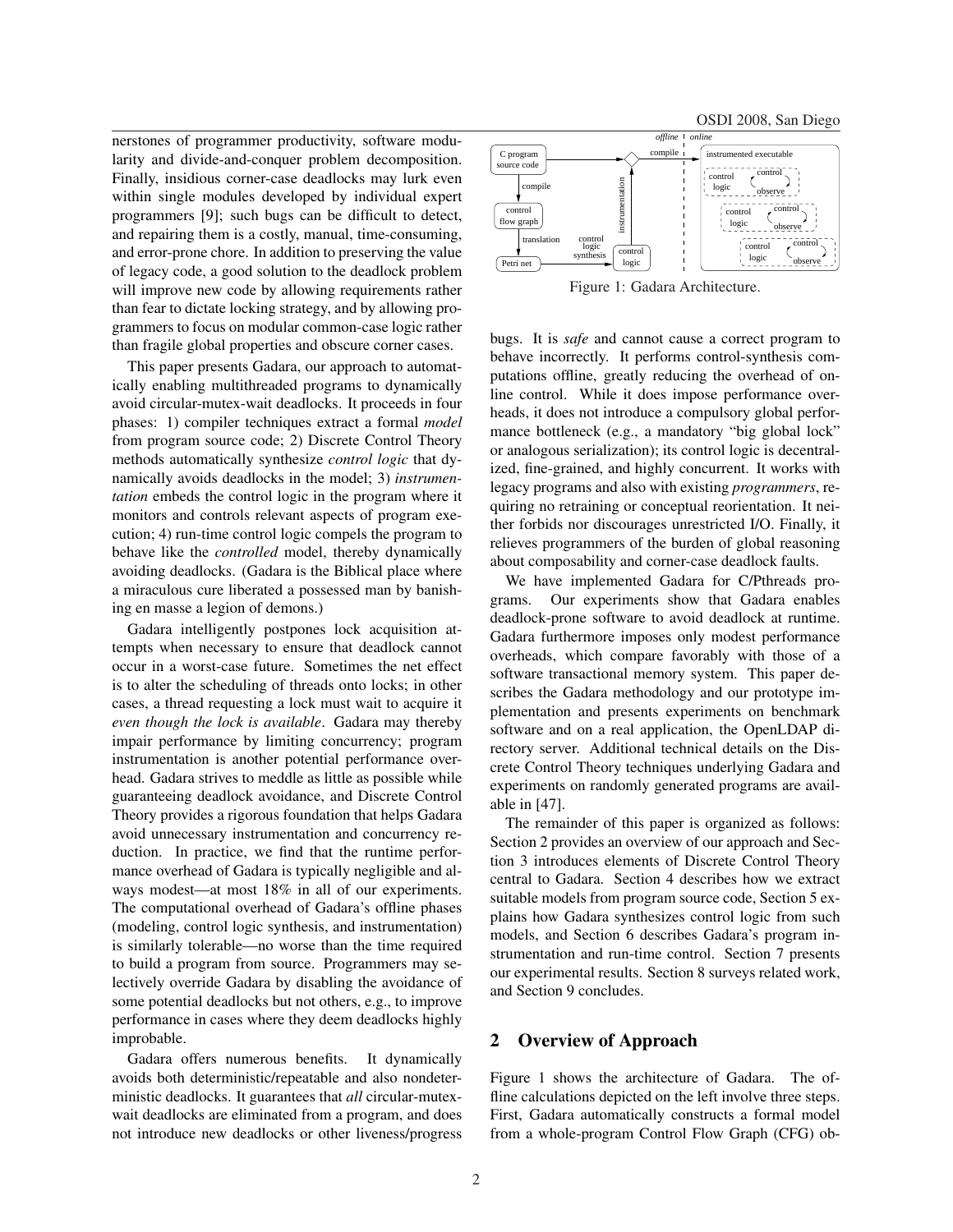tained at compile time. This step involves enhancing the standard CFG construction procedure and translating the enhanced graph into a formal model suitable for Discrete Control Theory (DCT) analysis and control logic synthesis. Second, Gadara synthesizes feedback control logic from the model by using DCT techniques. We improve the computational efficiency of standard DCT algorithms by supplementing them with special-purpose strategies that exploit the structure of the model. Third, the synthesized feedback control logic guides source code instrumentation. The key objective of this step is to minimize the online overhead of updating control-related state and implementing the control actions. Finally, online execution of the instrumented program proceeds according to the familiar observation-action paradigm of feedback control. In our problem, control logic delays lock acquisitions to ensure deadlock-free execution of the original program.

An important goal of Gadara's control synthesis phase is a property called "maximally permissive control" (MPC). In the present context, MPC means that the control logic will postpone a lock acquisition only if the program model indicates that deadlock might occur in the future execution of the program if the lock were granted immediately. In other words, control strives to avoid inhibiting concurrency more than necessary to guarantee deadlock avoidance. (One could of course ensure deadlock-freedom in many programs by serializing all threads, but that would defeat the purpose of parallelization.) We are able to make formal statements about MPC because Gadara employs a model-based approach and uses DCT algorithms that guarantee MPC.

Numerous challenges arise in the application of Gadara to real-world programs. We must enhance the standard CFG to obtain a formal model that more accurately captures program behavior; pointer analysis and related difficulties loom large in this area. Imperfections in the formal model can complicate the problem of achieving MPC during the control synthesis phase. Instrumentation must be tolerably lightweight to minimize runtime overhead. Subsequent sections discuss in detail how we address these challenges.

Gadara's limitations fall into two categories: those that are inherent in the problem domain, and those that are artifacts of our current prototype. A trivial example of the former is that Gadara cannot avoid inevitable deadlocks, e.g., due to repeatedly locking a nonrecursive mutex; Gadara issues warnings about such deadlocks. Another limitation inherent to the domain involves the undecidability of general static analysis [23]. It is well known that no method exists for statically determining *with certainty* any non-trivial dynamic/behavioral property of a program, including deadlock susceptibility. However, most real-world programs *do* admit useful static analysis. Gadara builds a program model for which synthesizing deadlock-avoidance control logic is decidable. The model is conservative in the sense that it causes control intervention when static analysis cannot prove that intervention is unnecessary. The net effect is that superfluous control logic sometimes harms performance through instrumentation overhead and concurrency reduction.

A second source of conservatism arises from a limitation in our current prototype: Gadara's offline phases emphasize control flow, performing only limited data-flow analyses; in this respect,

```
if (\mathbf{x})lock(L)
...
if (x)
   unlock(L)
```
Gadara resembles many existing static analysis tools. The code above illustrates the "false paths" problem [9]. Gadara does not currently know that the two conditional branches share identical outcomes if  $x$  is not modified between them, and therefore mistakenly concludes that this code might acquire the lock but not release it. In the context of a larger program, false paths might cause Gadara to insert superfluous control logic that may needlessly reduce run-time concurrency.

As with many existing program checkers, imperfect data flow analysis may cause unaided Gadara to identify large numbers of spurious potential deadlocks. We therefore introduce a novel style of programmer-supplied annotation that allows Gadara to eliminate many such "false positives." A first pass of Gadara directs the programmer to problematic functions associated with large numbers of suspected potential deadlocks. The programmer may then annotate these functions to aid a second pass of Gadara, which typically identifies far fewer potential deadlocks by exploiting the annotations. In practice, it is not difficult to annotate real programs correctly and comprehensively. The number of functions that require inspection after the first pass is typically small and it is straightforward for the programmer to annotate them appropriately. Omitted annotations can reduce performance and incorrect annotations can prevent Gadara from avoiding deadlocks already present in the program, but neither compromise safety or correctness. Similarly, illegal pointer casts involving wrapper structures containing mutexes can confuse Gadara and void the guarantee of deadlock-freedom.

Gadara's model-based approach entails both benefits and challenges. Gadara requires that all locking and synchronization be included in its program model; Gadara recognizes standard Pthread functions but, e.g., homebrew synchronization primitives must be annotated. To be fully effective, Gadara must analyze and potentially instrument a whole program. Whole-program analysis can be performed incrementally (e.g., models of library code can accompany libraries to facilitate analysis of client programs), but instrumenting binary-only libraries with control logic would be more difficult. On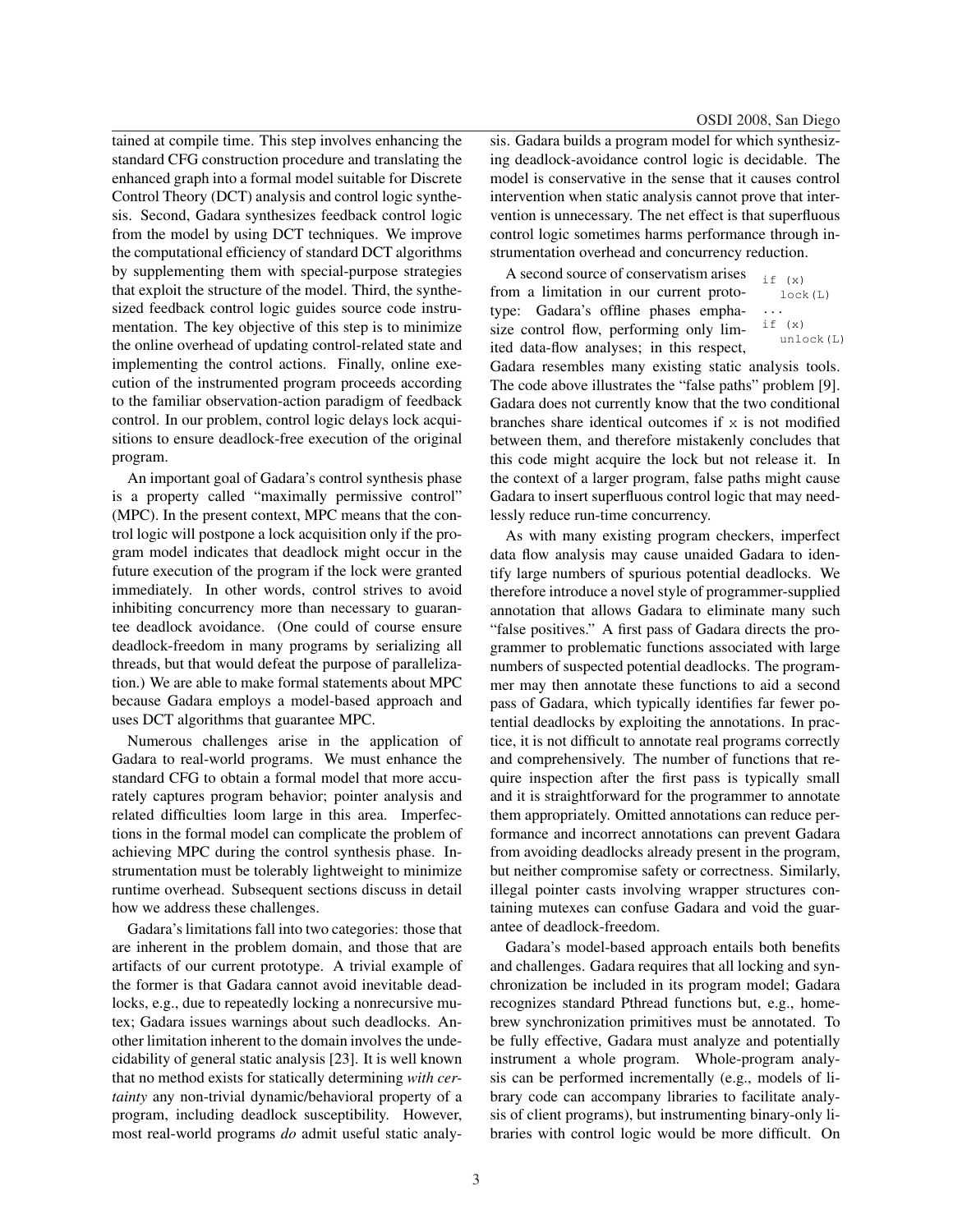OSDI 2008, San Diego

the positive side, a strength of a model-based approach is that modeling tends to improve with time, and Gadara's modeling framework facilitates extensions. Petri nets model language features and library functions handled by our current Gadara prototype (calls through function pointers, gotos, libpthread functions) and also extensions (set jmp()/longjmp(), IPC). Some phenomena may be difficult to handle well in our framework, e.g., lock acquisition in signal handlers, but most realworld programming practices can be accommodated naturally and conveniently.

With a modicum of programmer assistance in the form of annotations, Gadara's run-time performance overhead ranges from negligible to modest. Section 7 presents experimental results that quantify these overheads. Before explaining the details of Gadara's phases, we review elements of DCT crucial to Gadara's operation.

## 3 Discrete Control Theory

Prior research has applied feedback control techniques to computer systems problems [14]. However, this research applied *classical control* to time-driven systems modeled with continuous variables evolving according to differential or difference equations. Classical control cannot model *logical* properties (e.g., deadlock) in event-driven systems. This is the realm of Discrete Control Theory, which considers *discrete event dynamic systems* with discrete state variables and event-driven dynamics. As in classical control, the paradigm of DCT is to synthesize a feedback controller for a dynamic system such that the controlled system will satisfy given specifications. However, the models and specifications that DCT addresses are completely different from those of classical control, as are the modeling formalisms and controller synthesis techniques. DCT is a mature and rigorous body of theory developed since the mid-1980s. This section briefly reviews the specific methods that Gadara employs; see Cassandras & Lafortune for a comprehensive graduatelevel introduction to DCT [5].

Finite-state automata and Petri nets [32] are two common modeling formalisms used in DCT, and they are well suited for studying deadlock and other logical correctness properties of discrete event dynamic systems. Given a model of a system in the form of an automaton or a Petri net, DCT techniques can construct feedback controllers that will enforce logical specifications such as avoidance of deadlock, illegal states, and illegal event sequences. DCT is different from (but complementary to) model checking [6] and other formal analysis methods: DCT emphasizes automatically synthesizing a controller that provably achieves given specifications, as opposed to verifying that a given controller (possibly obtained in an ad hoc or heuristic manner) satisfies the specifications. DCT control is correct by construction, obviating the need for a separate verification step.

Wallace et al. [46] proposed the use of DCT in IT automation for scheduling actions in workflow management. We proposed a failure-avoidance system for workflows using DCT [48]. However, these prior efforts assume severely restricted programming paradigms. Gadara moves beyond these limitations and handles multithreaded C programs. DCT has not previously been applied in computer systems for deadlock avoidance in general-purpose software. The finite-automata models of our previous work [48] were adequate since the control flow state spaces of workflows are typically quite small. In the present context, however, automata models do not scale sufficiently for the large C programs that Gadara targets. Gadara therefore employs Petri net models.

As illustrated to the right, Petri nets are bipartite directed graphs containing two types of nodes: *places*, shown as circles, and *transitions*, shown as solid bars. *Tokens* in places are shown as dots, and the number of tokens in each place is the Petri net's state, or *marking*. Transitions model the occurrence of events that change the marking.



Arcs connecting places to a transition represent preconditions of the event associated with the transition. For instance, transition  $A_1$  in our example can occur only if its input places  $R_1$  and  $L$  each contain at least one token; in this case, we say that  $A_1$  is *enabled*. Similarly,  $A_2$  is enabled, but all other transitions in the example are disabled. Here, one can think of place *L* as representing the status of a lock: if *L* is empty, the lock is not available; if *L* contains a token, the lock is available. Thus this Petri net models two threads, 1 and 2, that each require the lock. Place  $R_i$  represents the request for acquiring the lock for thread *i*,  $i = 1, 2$ , with transition  $A_i$  representing the lock acquisition event. The two lock requests are in conflict: The lock can be granted to only one thread at a time. If transition *A*<sup>1</sup> *fires*, it consumes one token from each input place  $R_1$  and  $L$  and deposits one token in its output place  $C_1$ , which models the critical region of thread 1. In general, the firing of a transition consumes tokens from each of its input places and produces tokens in each of its output places; the token count need not remain constant. After  $A_1$  fires,  $A_2$  becomes disabled and must wait for  $U_1$  to occur (lock release by thread 1) before it becomes enabled again. Place *F<sup>i</sup>* represents that thread *i* has finished.

DCT control logic synthesis techniques for Petri nets exploit the structure of Petri nets for computational efficiency, avoiding an enumeration of the state space (the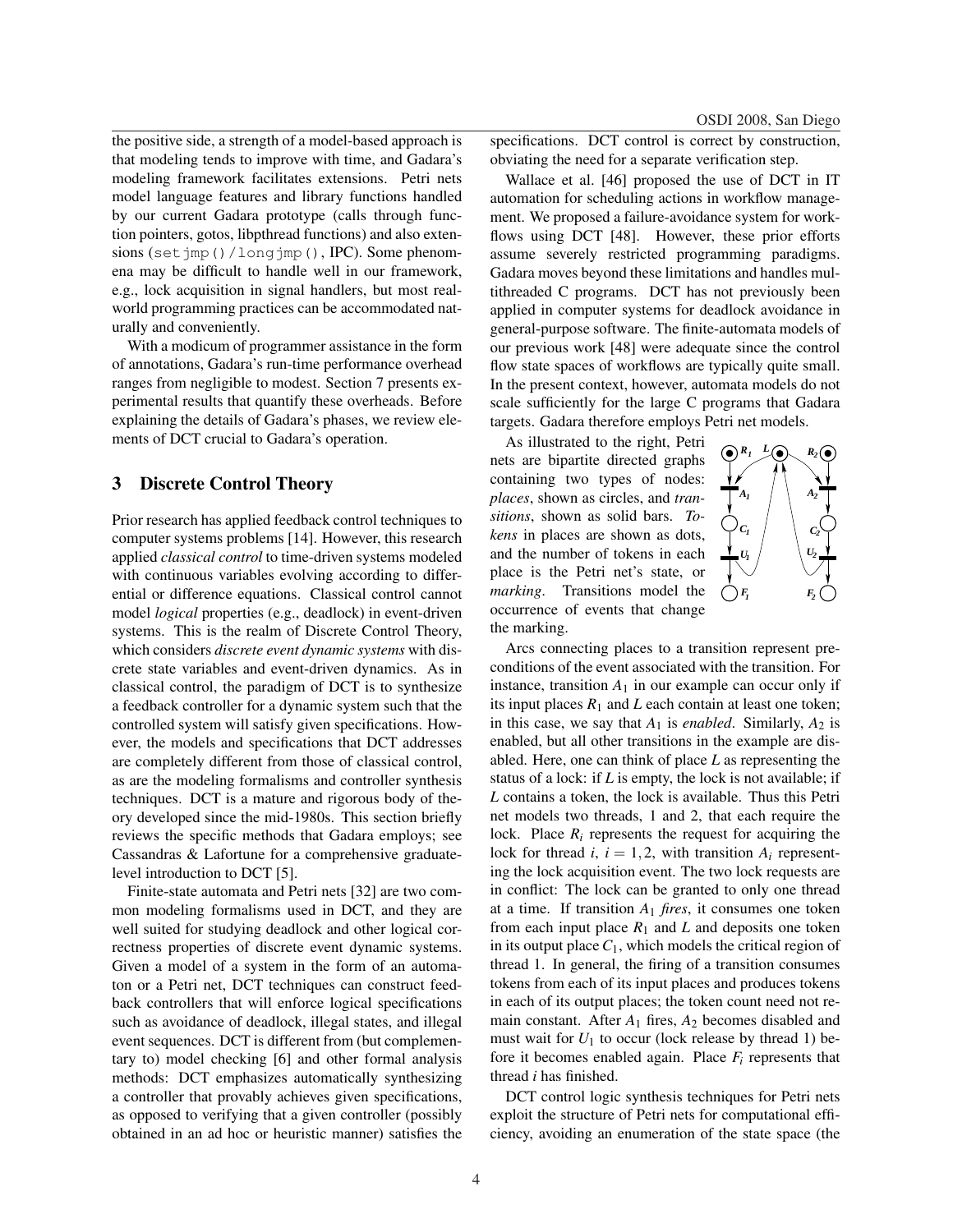OSDI 2008, San Diego

set of all markings reachable from a given initial marking) [15]. This is a key advantage of Petri nets over automata, which by construction enumerate the entire state space and thus do not scale to large systems. In a Petri net, state information is distributed and "encoded" as the contents of the places.

Many of the techniques for analyzing the dynamic behavior of a Petri net employ linear algebraic manipulations of matrix representations [32]. In turn, these techniques underlie the control synthesis methodology known as Supervision Based on Place Invariants (SBPI); see [19,31] and references therein. Gadara uses SBPI for control logic synthesis. In SBPI, the control synthesis problem is posed in terms of a set of linear inequalities on the marking of the Petri net. SBPI strategically adds *control places*, and tokens in these, to the Petri net. These control places restrict the behavior of the net and guarantee that the given linear inequalities are satisfied at all reachable markings. Moreover, the control actions provably satisfy the MPC property with respect to the given control specification. In our example Petri net, one could interpret place *L* as a control place that ensures that the sum of tokens in  $C_1$  and  $C_2$  never exceeds 1. Given this Petri net without place *L* and its adjacent arcs, and given the constraint that the total number of tokens in  $C_1$  and *C*<sup>2</sup> cannot exceed 1, SBPI would automatically add *L*, its arcs, and its initial token. In SBPI, the online control logic is therefore "compiled" offline in the form of the augmented Petri net (with control places). During online execution, the markings of the control places dictate control actions. SBPI terminates with an error message if the system is fundamentally uncontrollable with respect to the given specifications. For Gadara, an example of an uncontrollable program is one that repeatedly acquires a nonrecursive mutex.

Gadara achieves deadlock avoidance by combining SBPI with *siphon* analysis [4]. A siphon is a set of places that never regains a token if it becomes empty. If a Petri net arrives at a marking with an empty siphon, no transition reached by the siphon's places can ever fire. We can therefore establish a straightforward correspondence between deadlocks in a program and empty siphons in its Petri net model.

Gadara employs SBPI to ensure that siphons corresponding to potential circular-mutex-wait deadlocks do not empty. The control places added by SBPI may create new siphons, so Gadara ensures that newly created siphons will never become empty by repeated application of SBPI. Gadara thus resolves deadlocks introduced by its own control logic *offline*, ensuring that no such deadlocks can occur at run time. We have developed strategies for siphon analysis that exploit the special structure of our Petri net models and employ recent results in DCT [27]. These strategies accelerate convergence of Gadara's iterative algorithm while preserving the MPC property.

In summary, siphon analysis and SBPI augment the program's Petri net model with control places that encode feedback control logic; this process does *not* enumerate the reachable markings of the net. The control logic is provably deadlock-free and maximally permissive with respect to the program model. Program instrumentation ensures that the online behavior of the program corresponds to that of the control-augmented Petri net. Gadara control logic and corresponding instrumentation are decentralized, fine-grained, and highly concurrent. Gadara introduces no global runtime performance bottleneck because there is no centralized allocator ("banker") adjudicating lock-acquisition requests, nor is there any global lock-disposition database ("account ledger") requiring serial modification.

# 4 Modeling Programs

We use the open source compiler OpenIMPACT [36] to construct an augmented control flow graph (CFG) for each function in the input program. Each basic block is augmented with a list of lock variables that are acquired (or released) and the functions that are called within the basic block.

Lock functions We recognize standard Pthreads functions and augment the basic blocks from which they are called. Recognized functions include the mutex, spin, and reader-writer lock/unlock functions and condition variable functions. Large scale software often uses wrapper functions for the primitive Pthread functions. It is beneficial to recognize these wrapper functions, which appear higher up in the call tree where more information is available about the lock involved (e.g., the structures that enclose it). We rely on programmer annotations to recognize wrapper functions. The programmer annotates the wrapper functions at the declaration site using preprocessor directives, along with the argument position that corresponds to the lock variable. Basic blocks that call wrapper functions are marked as acquiring/releasing locks.

Lock variables Every lock function call site in a basic block is also augmented with the lock variable it acquires/releases. Wrapper lock functions typically take *wrapper structures* as arguments, which ultimately embed the lock variable of the primitive type pthread\_mutex\_t. The argument position used in the annotation of a wrapper function automatically marks these wrapper structure types. We define a *lock type* as the type of the wrapper structure that encloses the primitive lock. Basic blocks are augmented with the names of the lock variables if the lock acquisition is directly through the ampersand on a lock variable (e.g.,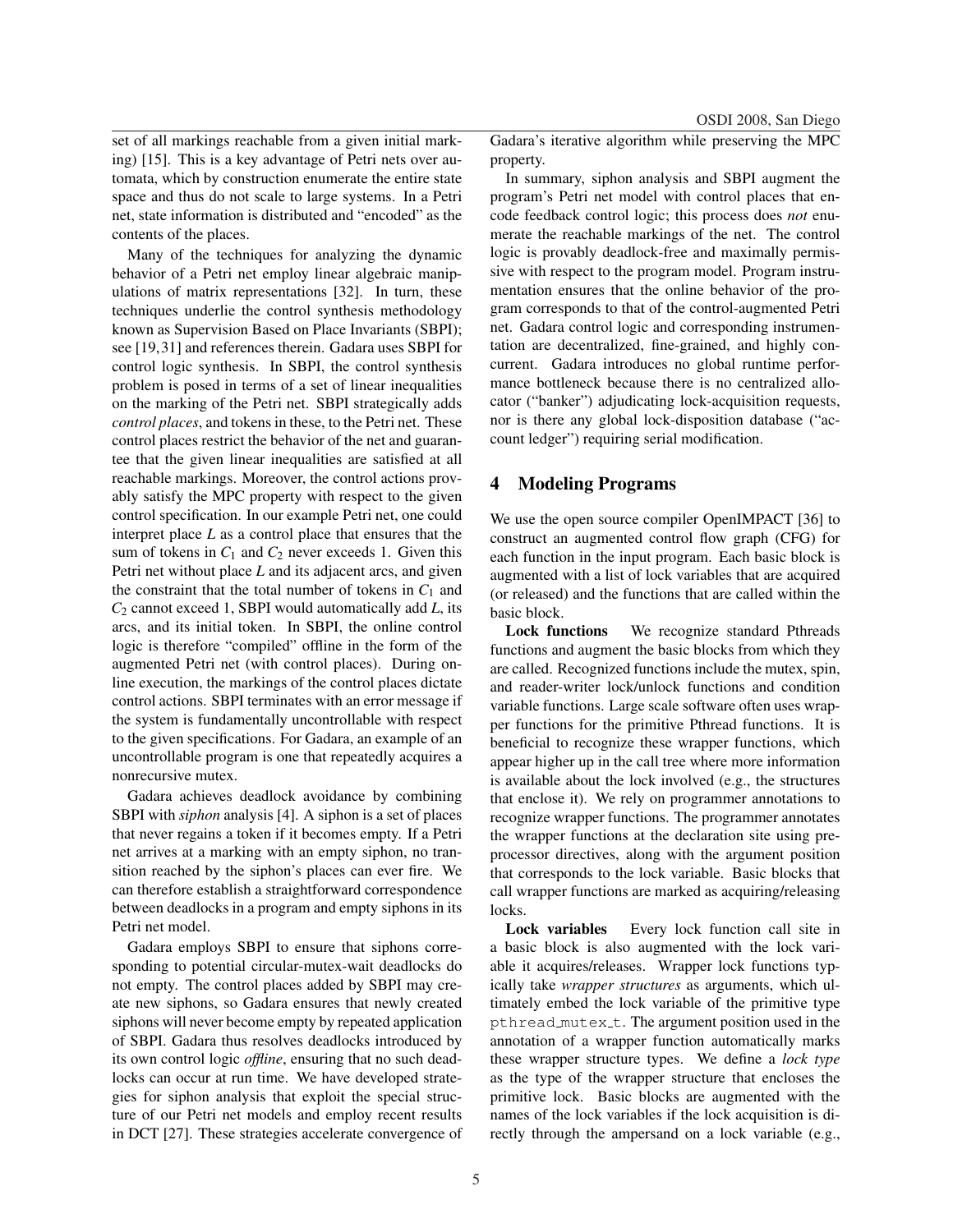$lock($  &M)). If a pointer to a lock type is passed to the lock function at the acquisition site, then the basic block is annotated with the lock type.

Translation To Petri Nets Translating the CFG into a Petri net follows the methodology described in Section 3. A detailed discussion of modeling Pthread functions can be found in [21]. Here, we focus on practical issues related to modeling real-world programs.

We translate each function's CFG into a Petri net in which each transition has a single input place and a single output place. Each basic block in the function is represented by a place in the Petri net, and control transfer from one basic block to another is represented by a transition. Function calls are modeled by substituting into the call site a copy of the callee's Petri net model, i.e., our overall Petri net represents the program's global *inlined* CFG.

Recursion Recursive function calls are handled somewhat like loops when building the inlined CFG for control synthesis. For each function in a recursion, we inline exactly one copy of its Petri net in the model. The recursive call of the function is linked back to the Petri net representing the topmost invocation of the function in the call stack. Control synthesis need not distinguish these "special" loops from normal loops. For control instrumentation, when there are control actions associated with recursive functions, we need to correctly identify entry and return from the recursive call. We augment the function parameter to record the depth of the recursion.

Locks Each statically allocated lock is added to the net as a *mutex place* with one initial token. In addition, every unique lock type (i.e., wrapper structure type) has its own mutex place. An acquisition of a statically allocated lock is modeled as an arc from its corresponding mutex place to the transition corresponding to the lock acquisition. However, an acquisition through a lock pointer is conservatively approximated as an arc from the single place corresponding to the lock type to the corresponding transition. Note that this approximation does not miss any deadlock bugs, but could lead to conservative control. For example, a circular wait detected by Gadara may not be a real deadlock since the threads might be waiting on different lock instances of the same lock type. Section 5 revisits spurious deadlocks and shows how programmer annotations can help Gadara distinguish them.

Thread creation We model thread creation by marking the input places of functions spawned by pthread create() with an infinite number of tokens. This models the scenario in which *any* number of threads could be running concurrently, and deadlock is detected for this scenario. In a real execution, if *N* is the maximum number of threads that will ever be spawned, and deadlock can occur only when the number of concurrent threads exceeds *N*, then Gadara will conservatively add control logic to address the spurious deadlock; the runtime cost of this superfluous control is typically a constant. We identify potential thread entry functions in two ways: as statically resolvable pointers passed to pthread create(), and as entry points in the global function call graph; programmer annotations can eliminate some of the latter.

Pruning the Petri net Real programs could result in a large Petri net, slowing offline control logic synthesis. However, logic unrelated to mutexes constitutes the vast majority of real programs. We therefore perform a correctness-preserving performance optimization for the offline control logic synthesis phase by removing such irrelevant areas of program logic from the Petri net model. We prune the original Petri net to a much smaller equivalent by removing functions that do not call lock-related functions directly or indirectly, and then by further reducing the representations of the functions that remain. Function removal involves straightforward analysis of the global function call graph, but function reduction is a more elaborate procedure; see [47] for the details. An important property of our pruning algorithm is that it preserves the mapping from Petri net places to basic blocks in the original program, which facilitates the online control implementation.

## 5 Offline Control Logic Synthesis

Gadara synthesizes maximally permissive control logic using specialized versions of standard Discrete Control Theory methods. This section explains the basics of our procedures; several correctness-preserving optimizations speed up control logic synthesis, as described in [47].

As explained in Section 3, control logic synthesis in Gadara iteratively identifies siphons in a Petri net corresponding to deadlocks in a real program and uses SBPI to add control places that ensure deadlock avoidance. SBPI operates on a  $P \times T$  matrix representation of the Petri net structure, where *P* and *T*, respectively, are the number of places and transitions in our pruned Petri net. The computational cost of a single iteration of SBPI is  $O(PT^2)$  using naïve methods; Gadara's methods are usually faster because they are specialized to sparse matrices, which are common in practice. In the worst case, the cost of siphon detection is exponential in the number of distinct lock types held by any thread at any instant; better worstcase performance is unlikely because MPC logic synthesis is NP-hard even in our special class of Petri nets [39]. In practice, however, Gadara's entire control logic synthesis phase typically terminates after a single iteration. For a real program like OpenLDAP slapd, it is more than an order of magnitude faster than running make (seconds vs. minutes).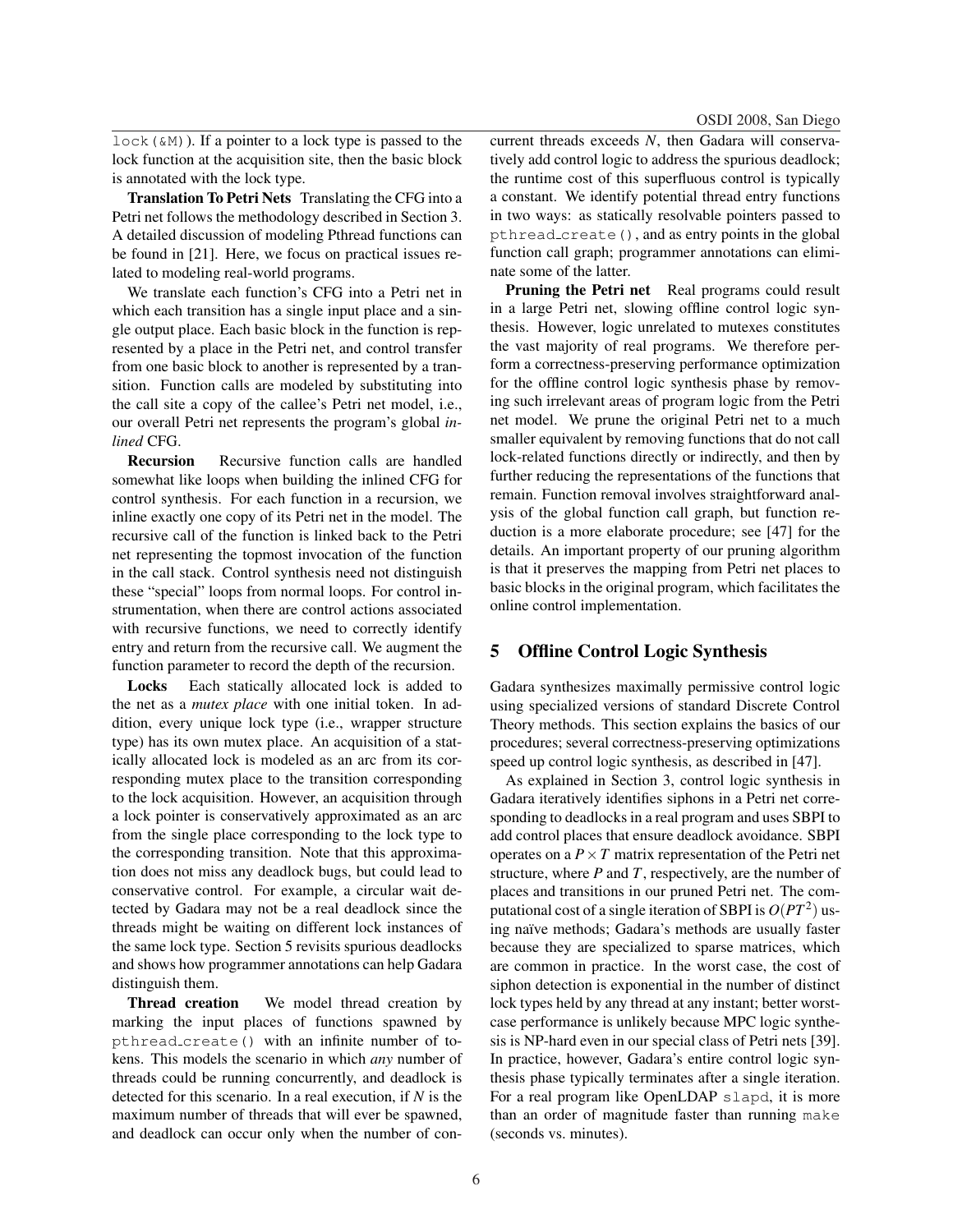Deadlock faults may involve distinct lock types, or multiple instances of a single type. Gadara uses standard SBPI control synthesis procedures to identify the former and synthesize satisfactory control logic. Because Gadara's modeling phase substitutes lock *types* for lock *instances*, however, standard DCT techniques detect but cannot remedy deadlock faults involving multiple lock instances of the same lock type. This is not a shortcoming of DCT, but rather a consequence of a modeling simplification forced upon us by the difficulty of data flow analysis, as discussed in Section 4.

while (...) lock(&(a[i])); Deadlock potentials involving lock instances all of the same type can arise, e.g., in the code on the

right. Gadara cannot determine which lock instances are acquired by this loop, nor the acquisition order. Gadara does, however, know that all acquired locks in array a [] are of the same lock type (call it W). Gadara therefore *serializes the acquisition phases* for locks of this type by adding control logic that prevents more than one thread from acquiring multiple locks of type W concurrently, e.g., no more than one thread at a time is permitted to execute the code above.

This approach guarantees deadlock avoidance, but may be deemed unnecessary by programmers: In practice, most real deadlock bugs involve different lock types [9, 28], since it is relatively easy to ensure correct lock ordering within the same lock type. The programmer may therefore choose to disable Gadara's deadlock avoidance for deadlocks involving a single lock type (all such deadlocks, or individual ones).

The control logic that Gadara synthesizes is typically far more subtle than in the simple example discussed above. Most of the subtlety arises from three factors: complicated branching in real programs, the constraint that Gadara's run-time control logic may intervene only by postponing lock acquisitions, and the demand for MPC. We illustrate a more realistic example of deadlockavoidance control logic using an actual OpenLDAP bug shown in Figure 2, to which we have added clarifying comments; Gadara instrumentation is shown in italics.

Correct lock acquisition order is alphabetical in the notation of the comments. Deadlock occurs if one thread reaches line 10 (holding lock B and requesting A) while another reaches line 2 (holding A, requesting B). Gadara's control logic addresses this fault as follows: Let *t* denote the first thread to reach line 1. Gadara immediately forbids other threads from passing line 1 by postponing this lock acquisition, *even if lock A is available* (e.g., if thread *t* is at line 6). If *t* branches over the body of the if on line 7, or if it executes line 13, Gadara knows that *t* cannot be involved in this deadlock bug and therefore permits other threads to acquire the lock at line 1.

|         | $1 : L_rdwr_wlock($ & E.c_rwlock);        | $/\star$ LOCK $(A)$ $\star$ / |
|---------|-------------------------------------------|-------------------------------|
|         | qadara_wlock_and_deplete(&E.c_rwlock,     |                               |
|         | $%ctrlplace$ ;                            |                               |
|         | 2:                                        |                               |
|         | 3 : L_mutex_lock(&E.lru_mutex);           | $/\star$ LOCK(B) $\star$ /    |
|         | $4$ :                                     |                               |
|         | 5 : L_rdwr_wunlock(&E.c_rwlock);          | $/\star$ UNLK $(A)$ $\star$ / |
|         | $6: \ldots$                               |                               |
|         | 7 : if $(E.c_cursize > E.c_maxisize)$ {   |                               |
|         | 8:<br>.                                   |                               |
|         | 9:<br>for (elru = $E.c$ _lrutail; elru;   |                               |
|         | $elru = elprev, i++)$ {                   |                               |
| 10:     | $\cdot$                                   |                               |
| 11:     | $L_rdwr_wlock($ &E.c_rwlock); /*LOCK(A)*/ |                               |
| 12:     | $\cdot$ $\cdot$ $\cdot$                   |                               |
| 13:     | L_rdwr_wunlock(&E.c_rwlock); /*UNLK(A)*/  |                               |
| 14:     | .                                         |                               |
| 15:     | $\rightarrow$                             |                               |
|         | qadara_replenish(&ctrlplace);             |                               |
| 16:     | $\cdots$                                  |                               |
| $17:$ } |                                           |                               |
|         | else qadara_replenish(&ctrlplace);        |                               |
| 18:     | $\overline{a}$                            |                               |
|         | 19: L_mutex_unlock(&E.lru_mutex);         | $/\star$ UNLK $(B)\star/$     |
|         |                                           |                               |

Figure 2: OpenLDAP deadlock, bug #3494. For clarity, two long strings are abbreviated "L" and "E."

We instrument the code as follows: we replace the boldface lock-acquisition call on line 1 of the original code with a call to wrapper function gadara wlock and deplete(), which atomically depletes the token in the control place that Gadara has added to address this deadlock and calls the program's original lock function. Calls to gadara replenish() restore the token to the control place when it is safe to do so, permitting other threads to pass the modified line 1. MPC guarantees that these replenish calls are inserted as soon as possible, while preserving deadlock-free control. The control place is implemented with a condition variable; the deplete function waits on this condition and the replenish function signals it.

This example shows that Gadara's control logic is *lightweight*, because it adds only a simple condition variable wait/signal to the code. It is also *decentralized* and therefore *highly concurrent*, because it affects only code that acquires or releases locks A and B; threads acquiring unrelated locks are completely unaffected by the control logic that addresses this deadlock fault, and no central allocator or "banker" is involved. Finally, Gadara's control logic is *fine grained*, because it addresses this specific fault with a dedicated control place; other potential deadlocks are addressed with control places of their own.

Annotations Like many state-of-the-art static analysis tools, Gadara's modeling and control logic synthesis phases do not analyze data flow. As noted in Section 2, false control flow paths lead directly to the detection of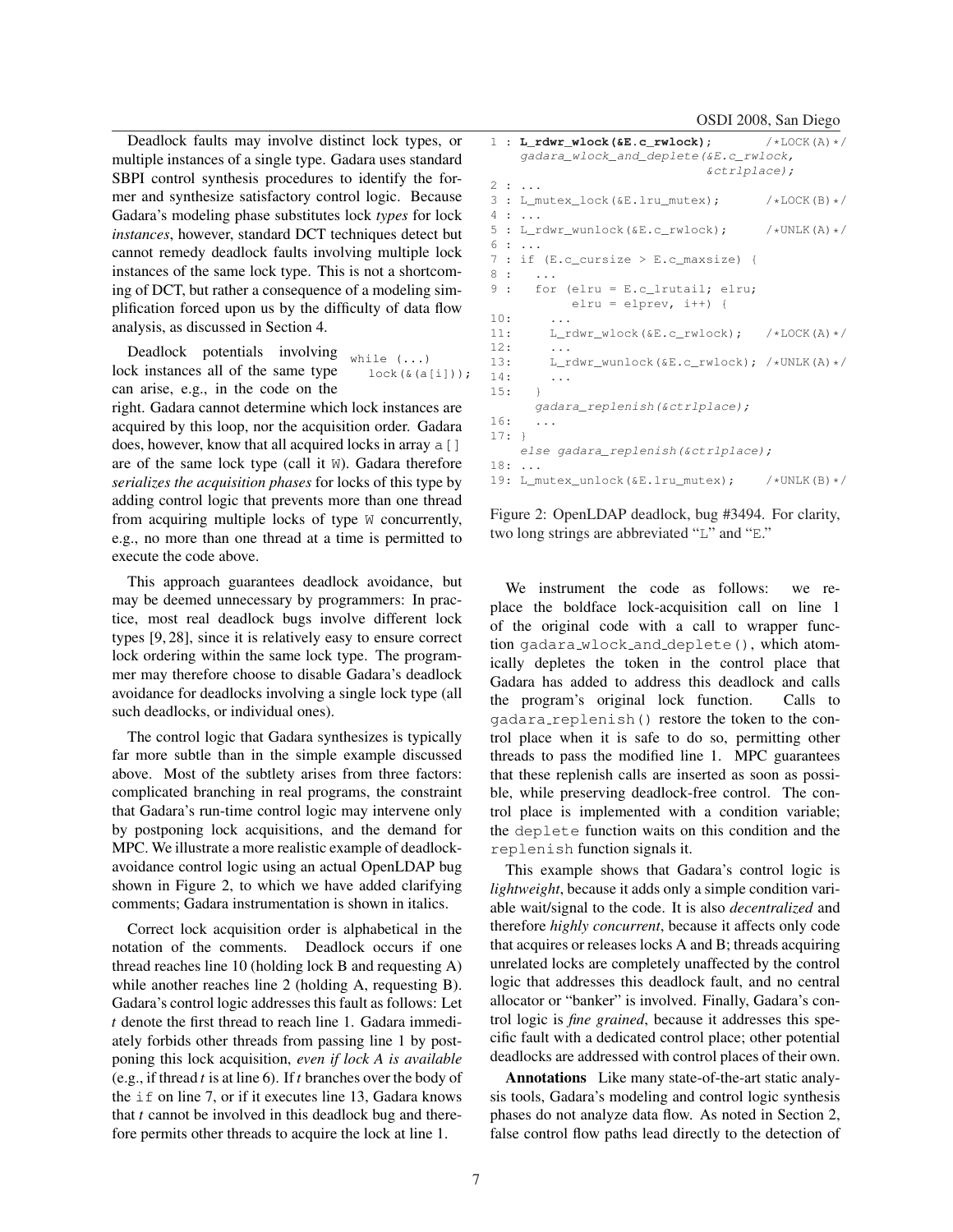spurious deadlock potentials. Whereas a static analysis tool like RacerX [9] may strive to rank suspected deadlock bugs to aid the human analyst, Gadara is conservative and therefore treats *all* suspected deadlocks equally by synthesizing control logic to dynamically avoid them. Gadara encourages the programmer to add annotations that help rule out spurious deadlocks by showing where annotations are likely to be most helpful; annotations reduce runtime overhead by reducing instrumentation and control.

We found that function-level annotations can greatly reduce the false positive rate with modest programmer effort. Many false positives arise because Gadara believes that a lock type acquired within a function may or may not be held upon return; we call such functions *ambiguous*. Programmer annotations can tell Gadara that a particular lock type is *always* or *never* held upon return from a particular function, thereby disambiguating it. This is a *local* property of the function and is typically easy to reason about. In our experience, a person with little or no knowledge of a large real program such as OpenLDAP can correctly annotate a function in a few minutes. A first pass of Gadara uses lockset analysis [40] to identify ambiguous functions, which are not numerous even in large programs. After the programmer annotates these, Gadara's second pass exploits the annotations to reduce false positives.

We have identified two other patterns, shown on the right, that frequently cause false positives that our annotations can eliminate. In the first case, Gadara cannot tell that the error return occurs only when the lock ac-

```
if (OK != lock(\&M))return ERROR;
...
unlock(&M);
lock( & S->M);
...
free(S);
```
quisition fails. In the second case, a function acquires a lock embedded within a dynamically allocated wrapper structure and frees the latter before returning, without bothering to release the enclosed lock. In a variant of the second pattern, the function aborts the entire program without releasing the lock. Annotations reassure Gadara that the enclosing function never returns holding a live mutex.

## 6 Instrumentation and Control

The output of the control logic synthesis algorithm is an augmented version of the input Petri net, to which control places with incoming and outgoing arcs to transitions in the original Petri net have been added. An outgoing arc from a control place delays the target transition until a token is available in the control place; the token is consumed when the transition fires. An incoming arc from a transition to a control place replenishes the control place with a token when the transition fires. Outgoing arcs from control places always link to lock acquisition calls, which are the transitions that Gadara's runtime control logic *controls*. Incoming arcs originate at transitions corresponding to lock release calls or branches that the control logic must *observe*.

Gadara's runtime control consists of wrappers for lock-acquisition functions, a control logic state update function, and local variables inserted into the program during instrumentation. The wrappers handle control actions by postponing lock acquisitions; the update function observes selected runtime events and updates control state. Both the wrappers and the update function must correlate program execution state with the corresponding Petri net state. Because we *inlined* functions to create the Petri net, the runtime control logic requires more context than just the currently executing basic block in the function-level CFG. The extra information could be obtained by inspecting the call stack, but we instead instrument functions as necessary with additional parameters that encode the required context. In practice, the control logic usually needs only the innermost two or three functions on the stack, and we add exactly as much instrumentation as required to provide this. For real programs, only a handful of functions require such instrumentation.

As illustrated in Figure 2 and the accompanying discussion, we replace the native lock-acquisition functions with our wrappers only in cases where the corresponding transitions in the Petri net are controlled, i.e., transitions with incoming arcs from a control place. The wrapper function depletes a token from the control place and grants the lock to the thread. If the control place is empty, it waits on a condition variable that implements the control place, which effectively delays the calling thread. For transitions with an outgoing arc to a control place, we insert a control update function that replenishes the token and signals the condition variable of the control place. In certain simple cases, control places can be implemented with mutexes rather than condition variables. In all cases, control is implemented with standard Pthread functions. Gadara carefully orders the locks used in the implementation so that instrumentation itself introduces no deadlocks or other liveness/progress bugs.

The net effect of instrumentation and control is to compel the program's runtime behavior to conform to that of the controlled Petri net model. The control logic intervenes in program execution only by postponing lock acquisition calls. Runtime performance penalties are due to control state update overhead and concurrency reduction from postponing lock acquisitions. The former overhead for a given lock-acquisition function call is proportional to the number of potential deadlocks associated with the call. In practice, we found control update overhead negligible compared to the performance penalty of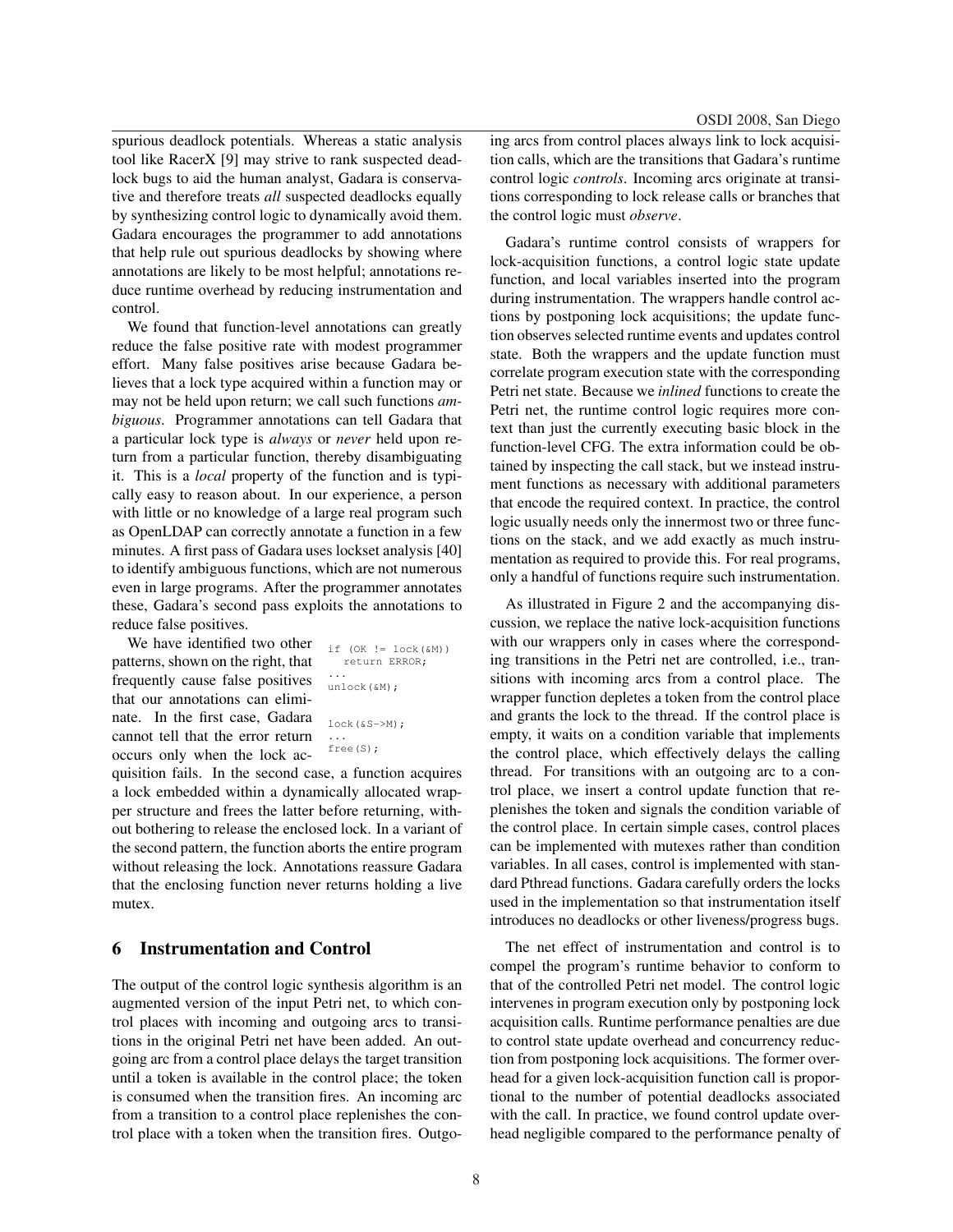postponing lock acquisitions; MPC helps to mitigate the latter.

## 7 Experiments

We conducted experiments to verify Gadara's dynamic deadlock avoidance capabilities, measure its performance overheads, and compare it with an alternative method of guaranteeing deadlock-free execution. Section 7.1 employs several variants of a benchmark application in experiments that exercise Gadara's ability to exorcise injected deadlock bugs, evaluate Gadara's impact on both throughput and response time, and compare Gadara with a software transactional memory (STM) implementation. Section 7.2 shows that Gadara automatically eliminates one known nondeterministic deadlock bug and two previously unreported potential deadlocks in OpenLDAP, and measures Gadara's performance overhead on OpenLDAP. The benchmark deadlock fault involves common-case code, but the OpenLDAP bug involves corner-case code. Section 7.3 briefly summarizes our experience applying Gadara to a deadlock-free program, Apache. Earlier experiments involving randomly generated "dining philosophers" programs are reported in [47].

#### 7.1 Benchmark

We implemented in C/Pthreads a simple client-server publish-subscribe application, PUBSUB, to facilitate fault-injection experiments and comparisons with STM. At a high level, the main logic of the server resembles the "listener pattern" popularized by Miller [29] and Lee [26] to exemplify a simple, useful, and widespread programming pattern that is remarkably troublesome under concurrency. Our PUBSUB server supports three operations: clients may *subscribe* to *channels*, *publish* data to a channel, and request a *snapshot* of all of their current subscriptions.

The server maintains two data structures: a table of each client's subscription lists, indexed by client ID, and a table of channel state and subscriber lists, indexed by channel ID. Both are implemented as open hash tables. Subscribe operations atomically insert a client ID in a channel record and a channel ID in a client's subscription list, thus modifying both tables. Publish operations update the state of a channel and broadcast the result to all of its subscribers. Snapshots first copy the requesting client's list of subscriptions and then traverse the channel table, sending the client the current state of all channels on the list. The server employs a fixed-size pool of worker threads (12 in all of our experiments) and ensures consistent access to shared data via medium-grain locking: one mutex per hash table bucket. An additional mu-

7.1 Benchmark OSDI 2008, San Diego

tex per network interface ensures atomicity of snapshot replies. A deadlock-free variant of the server acquires locks in a fixed global order; it is straightforward to inject deadlock faults by perturbing this order. We replaced locks with atomic { } blocks to obtain a variant suitable for the Intel C/C++ compiler's prototype STM extension [18, 34].

We ran our benchmark tests in the test environment depicted at right. The server is an HP Compaq dc7800 CMT with 8 GB RAM and a dual-core Intel 2.66 GHz CPU running 64 bit SMP Linux kernel 2.6.22.



Four identical dc7800 USD clients with 1 GB RAM and one 2.2 GHz dual-core Intel CPU each running 64-bit SMP Linux kernels 2.6.23 are connected to separate network interface cards on the server via dedicated Cisco 10/100 Mbps Fast Ethernet switches.

Each client machine emulates 1024 clients. Each emulated client first subscribes to 50 different randomly selected channels, then each client machine issues random publish/snapshot requests, with request type, client ID, and channel ID selected with uniform probability; each client machine issues a total of 250,000 requests. The client emulator carefully checks replies for evidence of server-end races, e.g., publication output interleaved with snapshot replies (the latter are supposed to be atomic); we saw no suspicious replies in our tests. The client emulator generates open-arrival requests, which allows us to control server load more readily [41], by using separate threads to issue requests and read replies. We test three variants of the PUBSUB server under two conditions: in heavy-load tests, clients issue requests as rapidly as possible; light-load tests add inter-request delays to throttle request rates to within server capacity.

The table below presents mean server-to-client bandwidths under heavy load and mean response times under light load measured at one of our four symmetric client machines (results on the other client machines are similar). These results are qualitatively representative of a wider range of experiments not reported in detail here.

| <b>PUBSUB</b> | Heavy Load     | Light Load      |
|---------------|----------------|-----------------|
| variant       | $b/w$ (Mbit/s) | resp. time (ms) |
| DL-free       | 94.25          | 10.83           |
| Gadarized     | 76.88          | 10.52           |
| <b>STM</b>    | 47.15          | 66.70           |

The deadlock-free variant of PUBSUB (DL-free) represents best-case performance for any deadlock-prone (but race-free) variant. Under heavy load it saturates all four dedicated Fast Ethernet connections to all four client machines, and it serves requests in roughly 11 ms under light load.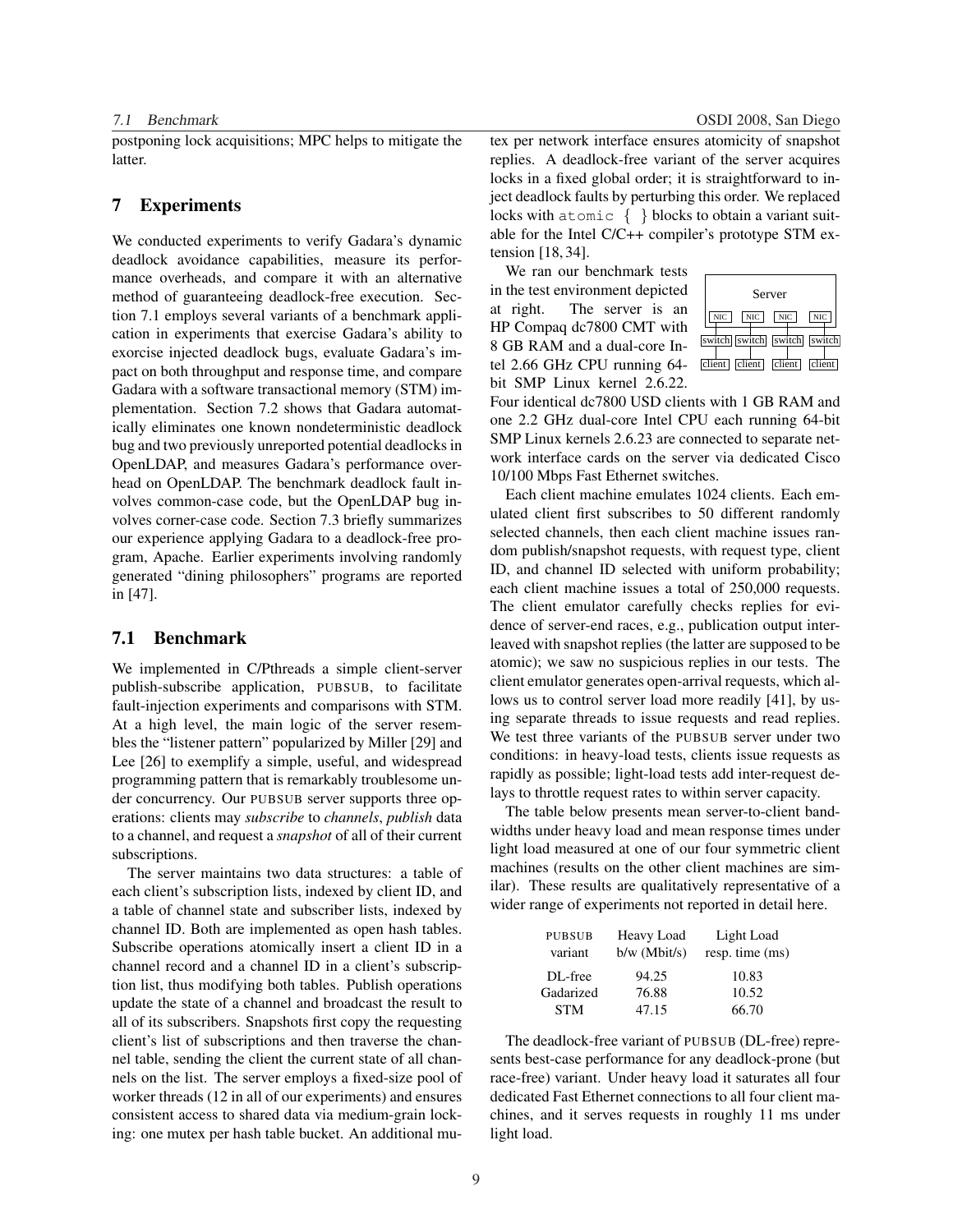Due to the conservatism of Gadara's modeling specifically, due to the absence of data flow analysis— Gadara cannot distinguish the original deadlock-free PUBSUB from variants containing injected deadlock faults, and Gadara treats both the same way (no annotations were added to PUBSUB, because they would not have helped). The "Gadarized" row in the table therefore represents performance in two scenarios: when Gadara successfully avoids real deadlock bugs, and also when it operates upon a deadlock-free PUBSUB. In the latter case Gadara can only harm performance. In our tests, the harm is moderate: an 18% reduction in throughput under heavy load, and essentially unchanged response times under light load.

The STM results in the last row of the table seem baffling. The optimistic concurrency of TM seems wellsuited to the PUBSUB server's data structures and algorithms [25]. PUBSUB-STM should match the performance of the deadlock-free mutex variant under heavy load, and should achieve *faster* response times under light load. The Gadarized variant should (hopefully) perform acceptably, but might reasonably be expected to trail the pack.

The root cause of the TM performance problem lies in the interaction between I/O and the semantics of atomic { } blocks. At best, it is very difficult for a TM system to permit concurrency among atomic sections that perform I/O [42, 49]. The Intel STM prototype permits I/O within atomic blocks, but it marks such blocks as "irrevocable" and *serializes* their execution [18]. Like many modern server and client applications [3], PUBSUB performs I/O in critical sections (to ensure that snapshot replies are atomic), and this leads to serialization in the STM variant of PUBSUB.

TM is widely touted as more convenient for the programmer, and less error-prone, than conventional mutexes. Our experience is partly consistent with this view, with several important qualifications. Defining atomic sections is indeed easier than managing locks. Our performance results show, however, that this convenience can carry a price: Mutexes are a more nuanced language for expressing I/O concurrency opportunities than atomic sections, and performance may suffer if the latter are used. If our goal is to exploit available physical resources fully, we would currently choose locks over TM; Gadara removes a major risk associated with this choice. The STM implementation that we used furthermore requires additional work from the programmer beyond defining atomic sections, e.g., function annotations; the total amount of programmer effort required to STM-ify PUBSUB was greater than that of using Gadara. Moreover, some of the extra work requires great care: incorrect STM function annotations can yield *undefined* behavior [18], whereas omitted or incorrect Gadara annotations have less serious consequences.

## 7.2 OpenLDAP

OpenLDAP is a popular open-source implementation of the Lightweight Directory Access Protocol (LDAP). The OpenLDAP server program, slapd, is a highperformance multithreaded network server. We applied Gadara to slapd in version 2.2.20, which has a confirmed deadlock bug [37]. The bug was fixed in 2.2.21 but returned in 2.3.13 when new code was added.

The slapd program has 1,795 functions, of which 456 remain after pruning. Control flow graph generation and Gadara's modeling phase took roughly as long as a full build of the slapd program; two passes of control logic synthesis each took far less time (a few seconds).

In addition to standard Pthreads lock functions, we annotated six pairs of lock and unlock functions that operate upon file or database locks or call Pthreads lock functions through pointers. OpenLDAP contains 41 lock types, i.e., distinct types of wrapper structures that contain locks. After model translation and reduction, the model contains two separate Petri nets that may potentially deadlock, one with two lock types and the other with 15 lock types. The model contains separate Petri nets because different modules of the program use different subsets of locks. We apply Gadara to each separate net independently, which reduces the computational complexity of control logic synthesis without changing the resulting control logic. Gadara's first pass completed in a few seconds and reported 25 ambiguous functions (i.e., the set of locks held on return was ambiguous). We manually inspected these functions and annotated 21; ambiguities in the remaining four functions were genuine. A programmer not deeply familiar with the source code required a little over an hour to disambiguate slapd's functions.

Disambiguation allows Gadara's second pass to construct a more accurate model with fewer false execution paths and fewer spurious deadlock potentials. The second-pass model of slapd contains four separate Petri nets that may deadlock, three with two lock types and one with four. Each separate Petri net contains one siphon. It was easy to confirm manually that the known deadlock bug corresponds to one of these siphons. Of the remaining three siphons, one was clearly a false positive; it was a trivial variant of the false paths pattern in Section 2 that spans two functions and that our current prototype does not weed out, even after disambiguation. The last two siphons correspond to genuine deadlock faults. We disabled Gadara control for the obvious false positive and allowed Gadara to address the three genuine faults.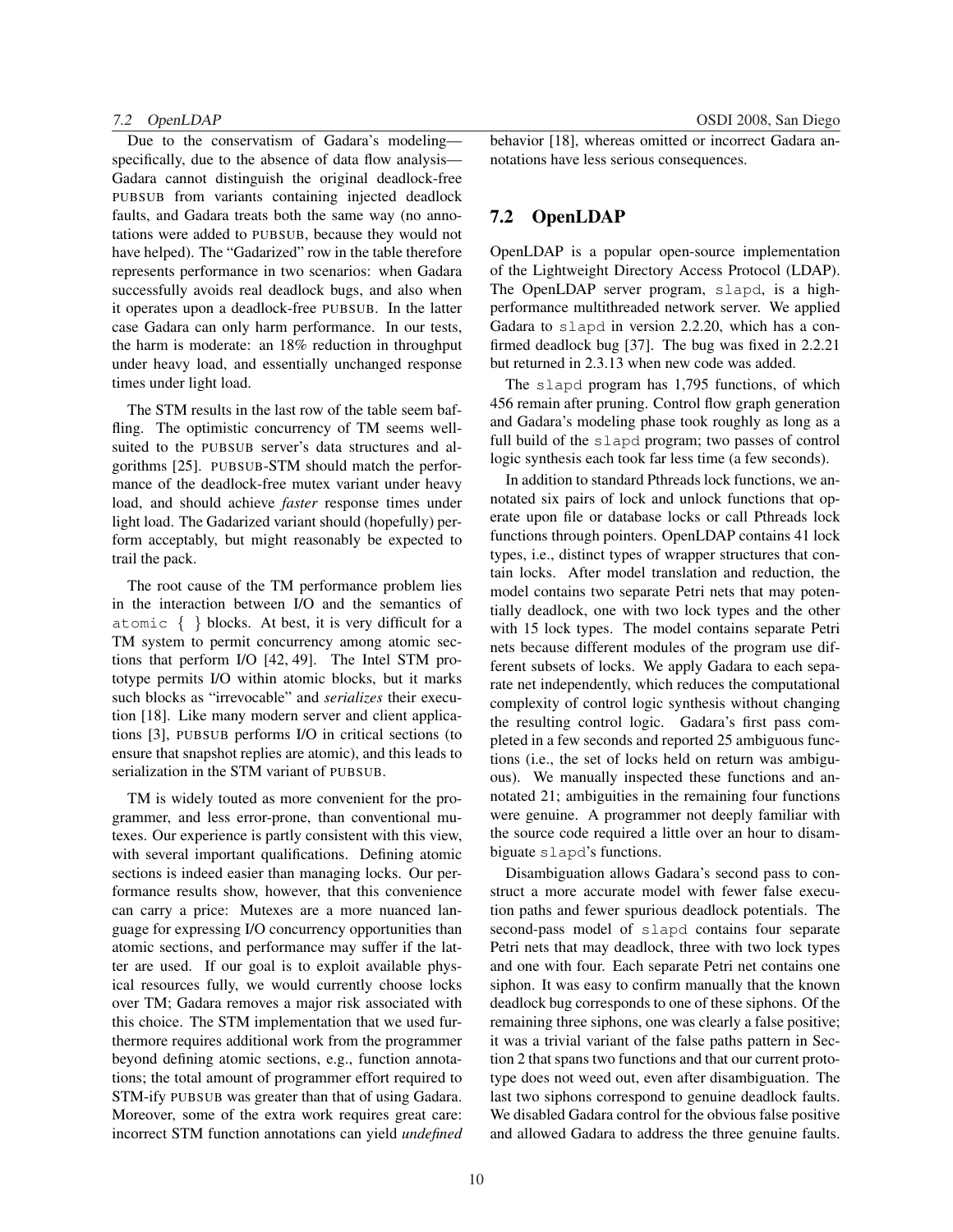

The control synthesis algorithm terminated in a few seconds, after a single iteration.

We first tested whether the Gadarized slapd successfully avoids the known deadlock bug, which resides among database cache functions that participate in insertion and eviction operations on the slapd applicationlevel cache. The bug is nondeterministic and hard to reproduce, but we were able to reliably trigger it after inserting four sched yield() calls immediately before a thread requests an additional lock while holding a particular lock. We configured slapd with a small cache size to trigger frequent cache evictions. After these changes, we were able to reproduce the deadlock bug reliably within one minute or less with a workload consisting of a mixture of add, delete and modify requests. An otherwise-identical Gadarized version of the same slapd, however, successfully serves the same workload indefinitely without deadlock or other difficulty.

Our next experiments compare performance between original and Gadarized slapd variants (neither containing the sched yield() calls inserted for our deadlock-avoidance test above). Our OpenLDAP clients submit three different workloads to a slapd that contains a simulated "employee database" directory: search workloads perform lookups on indexed fields of randomly selected directory entries; modify workloads alter the contents of randomly selected entries by adding new field and deleting a field; and add/delete workloads create and remove randomly generated entries. We vary the number of clients between 1 and 16, and we locate the client emulators on the same server as slapd to make it easier to overload the latter.

Preliminary tests showed that Gadara overhead is negligible when slapd is configured normally, because performance is disk bound and because the deadlock faults that Gadara addressed involve code paths that execute infrequently. We therefore took extraordinary measures to ensure that slapd is not disk bound and that the faulty code of the known bug executes frequently: we used a small directory (100 entries), disabled database synchronization, and configured slapd to serve replies from inmemory data via the "dirtyread" directive. This configuration is highly atypical but is required to trigger any Gadara overhead at all for the OpenLDAP deadlock bug.

Figures 3, 4, and 5 present average response time and throughput measurements for our three workloads. In terms of both performance metrics, Gadara imposes overheads of 3–10% for the Modify and Add/delete workloads; overhead is negligible for the Search workload. The difference occurs because the Gadara instrumentation and control logic are triggered only in functions that add and delete items from the slapd application-level cache. Modify and Add/delete workloads cause cache insertions and deletions, and therefore incur Gadara overhead. The Search workload, however, performs only cache lookups, and therefore avoids Gadara overhead.

### 7.3 Apache

We applied Gadara to Apache httpd version 2.2.8. The program has 2,264 functions and 12 distinct lock types. The first pass of Gadara identifies 28 ambiguous functions. Almost all ambiguities involve error checking in lock/unlock functions (if the attempt to acquire a lock fails, return immediately) so it was easy to disambiguate these functions. After we appropriately annotate them, Gadara reports no circular-mutex-wait deadlock, and therefore Gadara inserts no control logic instrumentation. In Apache, most functions acquire at most one lock and release it before returning. This lock usage pattern is restrictive, but makes it relatively easy to write deadlock-free programs. Gadara's analysis of httpd is consistent with the Apache bug database, which reports no circular-mutex-wait deadlocks in any 2.x version of Apache. Two reported deadlocks in the bug database involve inter-process communication, not mutexes [28].

### 7.4 Discussion

Our experience shows that Gadara handles large real programs, and it is easier to Gadarize a program than migrate it to atomic sections. Experiments with our prototype implementation show that Gadara successfully avoids deadlocks in deadlock-prone programs with little or no adverse impact on performance. As illustrated by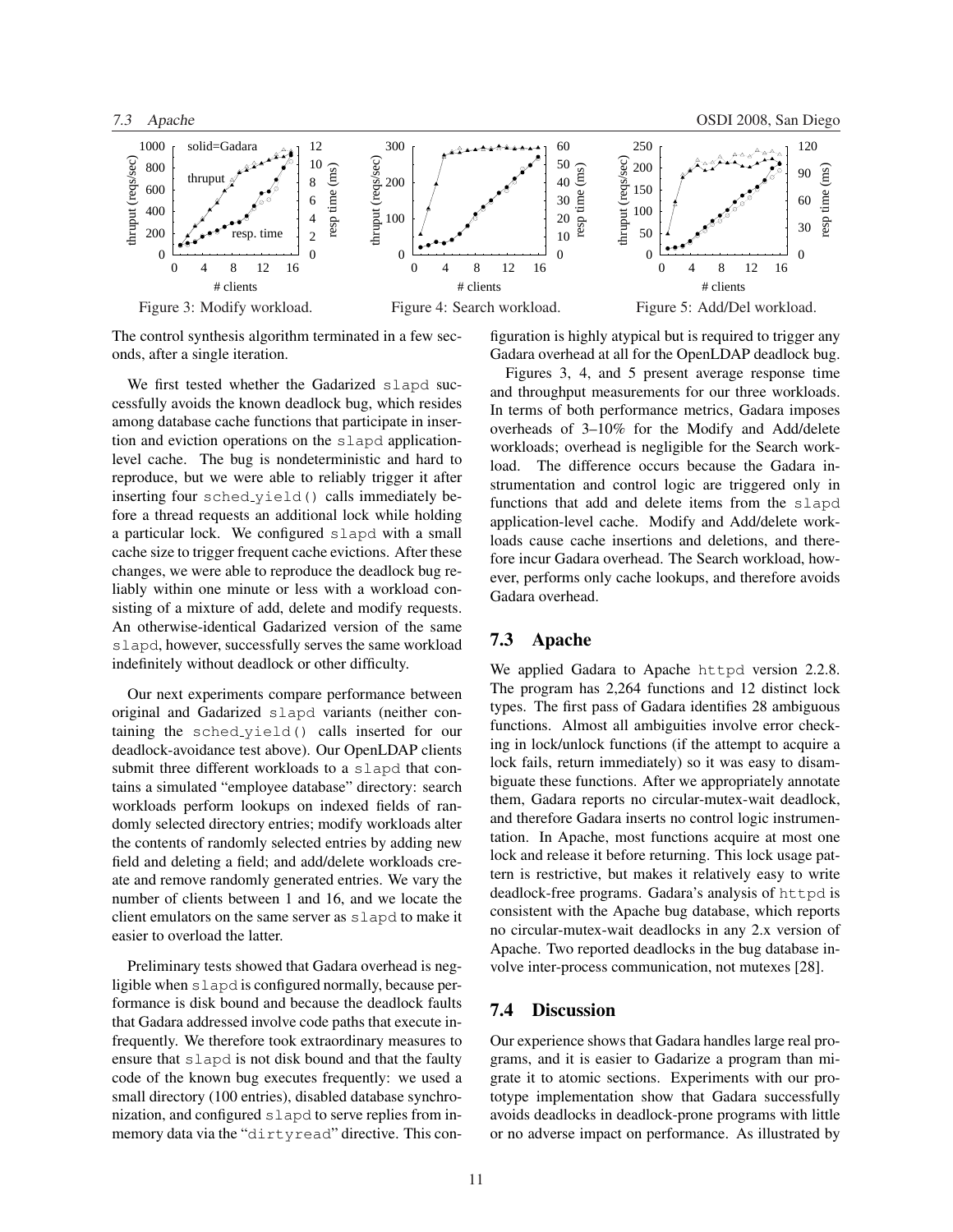our OpenLDAP results, Gadara works particularly well for corner-case deadlock faults in infrequently-executed code; Gadara eliminates such faults with modest programmer effort and with low performance overhead even under adverse conditions. Our benchmark tests show that the performance overhead may be tolerable even when Gadara corrects deadlock faults in common-case code paths. The history of the OpenLDAP bug furthermore shows that Gadara may be a reasonable alternative to the straightforward approach of manually fixing deadlock faults—the latter was done for the slapd deadlock we discuss, but the bug returned many versions later. The cost of running Gadara to eliminate corner-case deadlocks in each new version may compare favorably with the cost of repeated manual repair.

## 8 Related Work

There are four basic approaches to dealing with deadlock in multithreaded programs that employ locks: static prevention, static detection, dynamic detection, and dynamic avoidance. Static deadlock prevention by acquiring locks in a strict global order is straightforward but rarely easy. Experience has shown that it is cumbersome at best to define and enforce a global lock acquisition order in complex, modular, multi-layered software. Lock ordering can become untenable in software developed by independent teams separated in both time and geography. Indeed, corner-case lock-order bugs arise even in individual modules written by a single expert programmer [9]. Our contribution is to perform systematic global reasoning in the control logic synthesis phase of Gadara, relieving programmers of this burden.

Static detection uses program analysis techniques to identify potential deadlocks. Examples from the research literature include the Extended Static Checker (ESC) [11] and RacerX [9]; commercial tools are also available [43]. Adoption, however, is far from universal because spurious bug reports are common for real-world programs, and it can be difficult to separate the wheat from the chaff. Repair of real defects identified by static analysis remains manual and therefore time-consuming, error-prone, and costly. By contrast, Gadara automatically repairs deadlocks.

Dynamic detection does not suffer from false positives, but by the time deadlock is detected, recovery may be awkward or impossible. Automated rollback and reexecution can eliminate the burden on the programmer and guarantee safety in a wider range of conditions [38], but irrevocable actions such as I/O may preclude rollback. Dynamic detection of *potential* deadlocks (inconsistent lock acquisition ordering) can complement static deadlock detection [1, 2].

OSDI 2008, San Diego

Dijkstra's "Banker's Algorithm" dynamically avoids *resource* deadlocks by postponing requests, thereby constraining a set of processes to a safe region from which it is possible for all processes to terminate [7, 13, 22] (mutex deadlocks call for different treatment because, unlike units of resources, mutexes are not fungible). Holt [16,17] improved the efficiency of the original algorithm and introduced a graphical understanding of its operation. While the classic Banker's Algorithm is sometimes used in real-time computing, its usefulness in more general computing is limited because it requires knowledge of a program's dynamic resource consumption that is difficult to specify. The Banker's Algorithm has been applied to manufacturing systems under assumptions and system models inappropriate for our domain [39, 45].

Generalizations of the Banker's Algorithm address mutex deadlocks, and some can exploit (but do not provide) models of program behavior of varying sophistication [10, 12, 24, 30, 33, 50]. Gadara differs in several respects. First, it both generates and exploits models of real programs with greater generality and fidelity. More importantly, Gadara's online computations are much more efficient. In contrast to the Banker's Algorithm's expensive online safety checks, Discrete Control Theory allows Gadara to perform most computation *offline*, greatly reducing the complexity of online control. Finally, Banker-style schemes employ a central allocator whose "account ledger" must be modified whenever resources/locks are allocated. In an implementation, such write updates may be *inherently serial*, regardless of the concurrency control mechanisms that ensure consistent updates (conventional locks, lock-free/wait-free approaches, or transactional memory). For example, in the classic single-resource Banker's Algorithm, updates to the "remaining units" variable are necessarily serial. As a consequence, performance suffers doubly: acquisitions are serialized, and each acquisition requires an expensive safety check. By contrast, Gadara's control logic admits true concurrency because it is decentralized; there is no central controller or global state, and lock acquisitions are not globally serialized.

Nir-Buchbinder et al. describe a two-stage "exhibiting/healing" scheme that prevents previously observed lock discipline violations from causing future deadlocks [35]. The "exhibiting" phase attempts to trigger lock discipline violations during testing by altering lock acquisition timing. "Healing" then addresses the potential deadlocks thus found by adding gate locks to ensure that they cannot cause deadlocks in subsequent executions. The production runtime system detects new lock discipline violations and also deadlocks caused by gates; it recovers from the latter by canceling the gate, and ensures that similar gate-induced deadlocks cannot recur. As time goes on, programs progressively become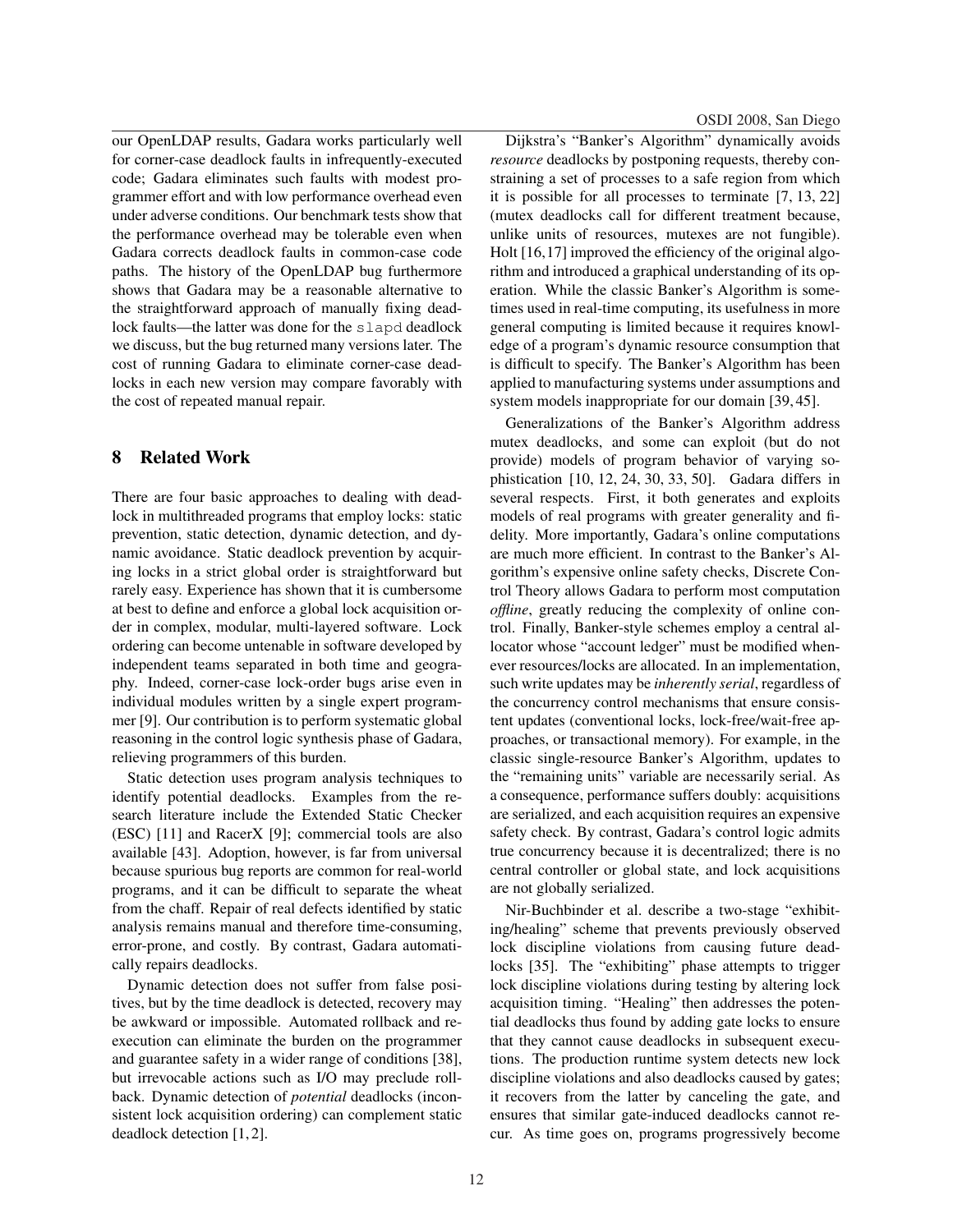deadlock-free as both native and gate-induced deadlocks are healed. The runtime checks of the healing system require time linear in the number of locks currently held and requested; lower overhead is possible if deadlock detection is disabled. Jula & Candea describe a deadlock "immunization" scheme that dynamically detects specific deadlocks, records the contexts in which they occur, and dynamically attempts to avoid recurrences of the same contexts in subsequent executions [20]. This approach dynamically performs lock-acquisition safety checks on an allocation graph; the computational complexity of these checks is linear, polynomial, and exponential in various problem size parameters. Like healing, immunization can introduce deadlocks into a program.

Gadara differs from healing and immunization in several respects: Whereas these recent proposals perform centralized online safety checks involving graph traversals, Gadara's control logic is much less expensive because DCT enables it to perform most computation including the detection and remediation of avoidanceinduced deadlocks—*offline*. Healing and immunity tell the user what deadlocks have been addressed, but not whether any deadlocks remain. By contrast, Gadara guarantees that all deadlocks are eliminated at compile time, ensuring that they never occur in production. Whereas the computational complexity of the safety checks in healing and immunity depend on runtime conditions, in Gadara the dynamic checks associated with a lock acquisition (i.e., the control places incident to a lock acquisition transition) are known *statically*; programmers may therefore choose to manually repair deadlock faults that entail excessive control logic and allow Gadara to address the deadlocks that require little control logic. Whereas healing's guard locks essentially coarsen a program's locking, Gadara's maximally permissive control logic synthesis allows more runtime concurrency. The price Gadara pays for its advantages is the need for whole-program analysis, reliance on programmer annotations to improve performance, and the possibility of performance degradation due to superfluous control logic for spurious deadlock faults detected during offline analysis.

## 9 Conclusions

To the best of our knowledge, Gadara is the first approach to circular-mutex-wait deadlock that does all of the following: Leverages deep knowledge of applications; safely eliminates all circular-mutex-wait deadlocks; places no major new burdens on programmers; remains compatible with the installed base of compilers, libraries, and runtime systems; imposes modest performance overheads on real programs serving realistic workloads; and liberates programmers from fear of deadlock, empowering them to implement more ambitious locking strategies. In Gadara, compiler technology supplies deep whole-program analysis that yields a global model of all possible program behaviors, including corner-cases likely to evade testing. Discrete Control Theory combines the strengths of offline analysis and control synthesis with online observation and control to dynamically avoid deadlocks in concurrent programs. Thanks to DCT, Gadara's control logic is lightweight, decentralized, fine-grained, and highly concurrent. Gadara exploits the natural synergy between the strengths of DCT and compiler technology to solve one of the most formidable problems of concurrent programming. Gadara is set apart from alternative approaches in that it provides a whole-program model for analyzing and managing concurrency.

## 10 Acknowledgments

The research of Wang, Lafortune, and Mahlke is supported in part by NSF grants ECCS-0624821, CCF-0819882, and CNS-0615261, and by an HP Labs Open Innovation award. We thank Marcos Aguilera, Eric Anderson, Hans Boehm, Dhruva Chakrabarti, Peter Chen, Pramod Joisha, Xue Liu, Mark Miller, Brian Noble, and Michael Scott for encouragement, feedback, and valuable suggestions. Ali-Reza Adl-Tabatabai answered questions about the Intel STM prototype. We are grateful to Kumar Goswami and Norm Jouppi for funding, to Laura Falk and Krishnan Narayan for IT support, to Kelly Cormier and Cindy Watts for administrative and logistical assistance, and to Shan Lv and Soyeon Park for sharing details concerning [28]. Finally we thank our shepherd, Remzi Arpaci-Dusseau, and the anonymous OSDI reviewers for many helpful suggestions.

#### References

- [1] AGARWAL, R., AND STOLLER, S. D. Run-time detection of potential deadlocks for programs with locks, semaphores, and condition variables. In *Proc. Workshop on Parallel and Distributed Systems: Testing and Debugging* (2006).
- [2] AGARWAL, R., WANG, L., AND STOLLER, S. D. Detecting potential deadlocks with static analysis and runtime monitoring. In *Proc. Parallel and Distributed Systems* (2006), vol. 3875 of *LNCS*, Springer-Verlag.
- [3] BAUGH, L., AND ZILLES, C. An analysis of i/o and syscalls in critical sections and their implications for transactional memory. In *TRANSACT* (2007).
- [4] BOER, E. R., AND MURATA, T. Generating basis siphons and traps of Petri nets using the sign incidence matrix. *IEEE Trans. on Circuits and Systems—I 41*, 4 (1994).
- [5] CASSANDRAS, C. G., AND LAFORTUNE, S. *Introduction to Discrete Event Systems*, second ed. Springer, 2007.
- [6] CLARKE, E., GRUMBERG, O., AND PELED, D. *Model Checking*. MIT Press, 2002.
- [7] DIJKSTRA, E. W. Solution of a problem in concurrent programming control. *CACM 8*, 9 (1965).